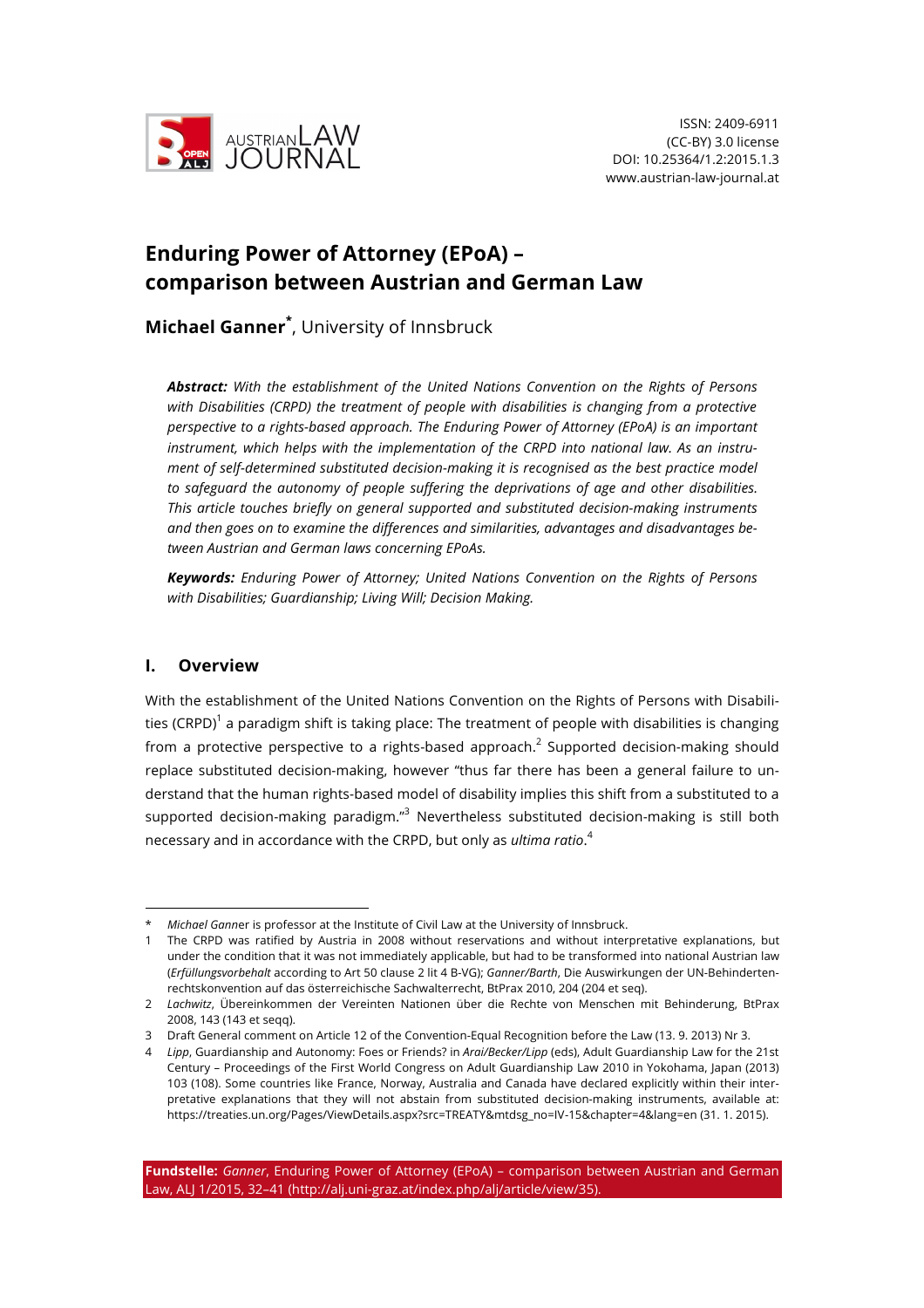Our legal systems traditionally divide people into two broad groups. On the one hand there are those who are able to take care of themselves, who may decide about their own issues, even if they appear risky and irrational, but who also have to bear the consequences of their decisions. On the other hand there are those who need protection by law and the community and who are therefore not responsible for their decisions and sometimes not even for their acts. But as we have seen throughout history, this protection-based approach often leads to paternalism and restrictions of individual self-fulfilment. The law in books may be fine and mainly in accordance with the CRPD, but there is emerging evidence that the law in action differs significantly from the provisions of the CRPD. This means that, in reality, substituted decision-making still prevails in many cases and situations where supported decision-making could be more frequently used.<sup>5</sup>

The Enduring Power of Attorney (EPoA) is often meant to be the best instrument to guarantee the autonomy of people and it is according to the prevailing opinion within the community investigating and working on the implementation of the CRPD the main legal alternative to guardianship at the moment.<sup>6</sup> But like guardianship it remains a legal instrument for substituted rather than supported decision-making.

Guardianship is the traditional instrument to protect people with mental disabilities from harming themselves, be it personally (medical treatment) or economically (unfavourable contracts). Over the last three decades guardianship has developed significantly and now provides numerous measures to enhance the autonomy of persons with mental disabilities (e.g. duty to detect and – with regard to his or her best interest – comply with the wishes of the person). Guardianship or custodianship (in Germany) should only be considered as an *ultima ratio*. It is subsidiary to all other instruments that are suitable to protect the adult person from any harm resulting from her/his mental or physical condition.<sup>7</sup> Therefore a guardian or custodian must not be appointed if someone else can effectively take care of the individual's important affairs (such as through as EPoA) (§ 268 para. 2 ABGB $^8$  and § 1896 para. 2 BGB $^9$ ).

# **II. Living Will**

 $\overline{a}$ 

A central principle of health care is the patient's free and informed consent. It is safeguarded by different legal instruments on the international level, such as the European Convention on Human Rights, the Charter of Fundamental Rights of the European Union, the European Convention on Bioethics (which Austria did not attend), the CRPD, as well as on the national level (ABGB, BGB, StGB, in particular § 110 öStGB – *Eigenmächtige Heilbehandlung*).

<sup>5</sup> *Müller*, Entwicklungsbedarf des Sachwalterrechts aufgrund der UN-Behindertenrechtskonvention, iFamZ 2013, 241 (243).

<sup>6</sup> *Lipp/Bagniewski/Dankert/Newell*, Representation Agreement in British Colombia (Kanada) – ein Modell für Deutschland? BtPrax 2013, 217; *Löhnig/Schwab/Henrich/Gottwald/Kroppenberger* (eds), Vorsorgevollmacht und Erwachsenenschutz in Europa (2011).

<sup>7</sup> Such instruments are a Living Will, a Power of Attorney, Substitution by Family Members, other substitutions by law (e.g. concerning the deprivation of liberty; *Patientenanwaltschaft* and *Bewohnervertretung* in Austria) as well as social and psychological support of any kind.

<sup>8</sup> *Barth/Ganner*, Grundlagen des materiellen Sachwalterrechts, in *Barth/Ganner* (eds), Handbuch des Sachwalterrechts<sup>2</sup> (2010) 33 (50 et seqq with further references).

<sup>9</sup> *Jurgeleit* in *Jurgeleit* (ed), Betreuungsrecht. Handkommentar3 (2013) Einleitung Rn 7 und § 1896 BGB Rn 1, 2, 111.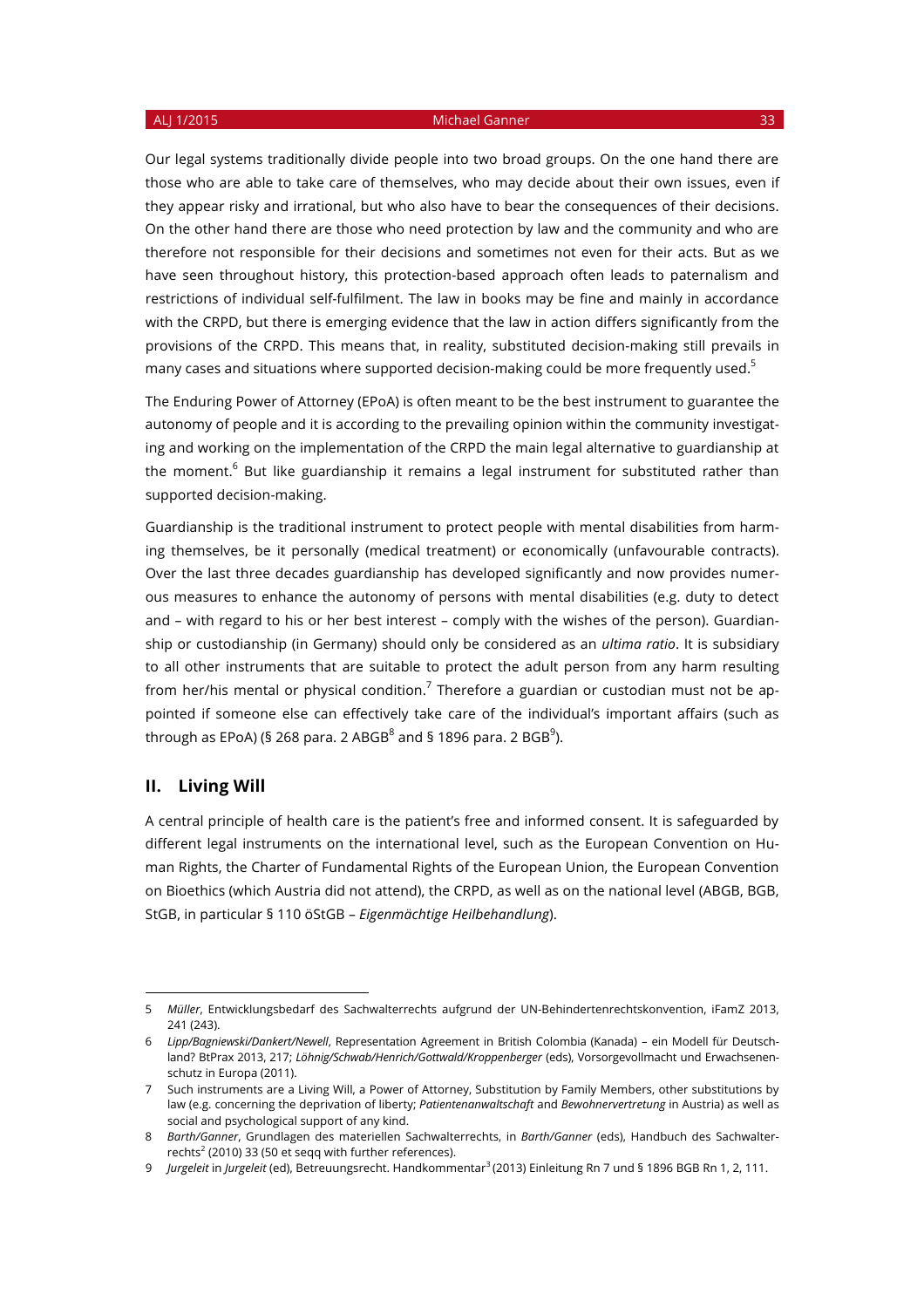$\overline{a}$ 

A Living Will enables people to freely make informed decisions on a certain medical treatment in advance. If a Living Will exists, it takes priority over an EPoA and is binding for an attorney. In Germany, a Living Will is regulated in §§ 1901a et seq BGB, in Austria a Living Will is regulated by the *Patientenverfügungsgesetz*.

Austrian law provides two types of Living Wills: $10$ 

- the "Binding Living Will" (*Verbindliche Patientenverfügung*) with a lot of formal requirements<sup>11</sup> but recognised as an actual will of the patient, which the physician is bound to, and
- the "Relevant Living Will" (*Beachtliche Patientenverfügung*), which includes information given by the patient (written, oral or conduct implying an intent) in advance concerning his or her medical treatment; the Living Will is "relevant" which means that a substitute (attorney or guardian) has to decide on behalf of the presumed will of the patient according to this Relevant Living Will.

In Germany, a *Patientenverfügung* (Living Will) is any written document containing an individual's decisions in advance about their consent to or the refusal of a medical treatment. If the described situation in the Living Will corresponds to the real situation, it has to be recognised as the actual will of the patient.<sup>12</sup> Notably in this case – and this is different from the Austrian system – an attorney or a custodian is necessary to enforce this will of the patient.<sup>13</sup> So if the requirements in form and content are fulfilled there is no room left for a decision by another person.

# **III. Substitution by Family Members**

In addition to the Enduring Power of Attorney the Substitution by Family Members is another alternative to guardianship provided under Austrian law.<sup>14</sup> The implementation of this instrument was also discussed in Germany but was dismissed because of the danger of abuse. In Austria, there is no evidence of abuse at the moment. On the one hand this does not categorically mean that there is none but on the other hand abuse may also exist without the instrument of the *ex-lege* Substitution by Family Members. The question, which cannot be answered here is whether or not the Substitution by Family Members facilitates abuse more readily than other instruments.

At the moment, the adoption of the Substitution by Family Members is being discussed again in Germany. But the EPoA, according to German law, already covers some parts of the Austrian

<sup>10</sup> *König/Pesendorfer*, Patientenverfügung, in Barth/Ganner (eds), Handbuch des Sachwalterrechts<sup>2</sup> (2010) 379 (379 et segg).

<sup>11</sup> Duty to medical and juridical advice, exact description of medical treatment which is refused and has to be renewed every five years.

<sup>12</sup> *Warmuth* in *Sonnenfeld* (ed), Die Patientenverfügung – Gesetzliche Neuregelung durch das 3. BtÄndG (2010) 69.

<sup>13</sup> So if no EPoA exists a custodian has to be appointed by court. The physician has to decide about the indication of a medical treatment and the custodian, if this correlates with the (presumed) will of the patient. If custodian and physician therefore do not reach an agreement, the custodian has to decide according to the (presumed) will of the patient which needs an additional approval by court (§§ 1901b and 1904 BGB); *Jurgeleit* (ed), Betreuungsrecht. Handkommentar<sup>3</sup> (2013) § 1901a BGB Rn 3 f, § 1901b BGB Rn 9 et seqq and § 1904 BGB Rn 9 et seqq.

<sup>14</sup> *Barth/Kellner*, Die Vertretungsbefugnis nächster Angehöriger, in *Barth/Ganner* (eds), Handbuch des Sachwalterrechts<sup>2</sup> (2010) 461 (461 et seqq); *Schauer*, Vorsorgevollmacht und gesetzliche Angehörigenvertretung nach dem SWRÄG 2006, iFamZ 2006, 148 (151 et seqq).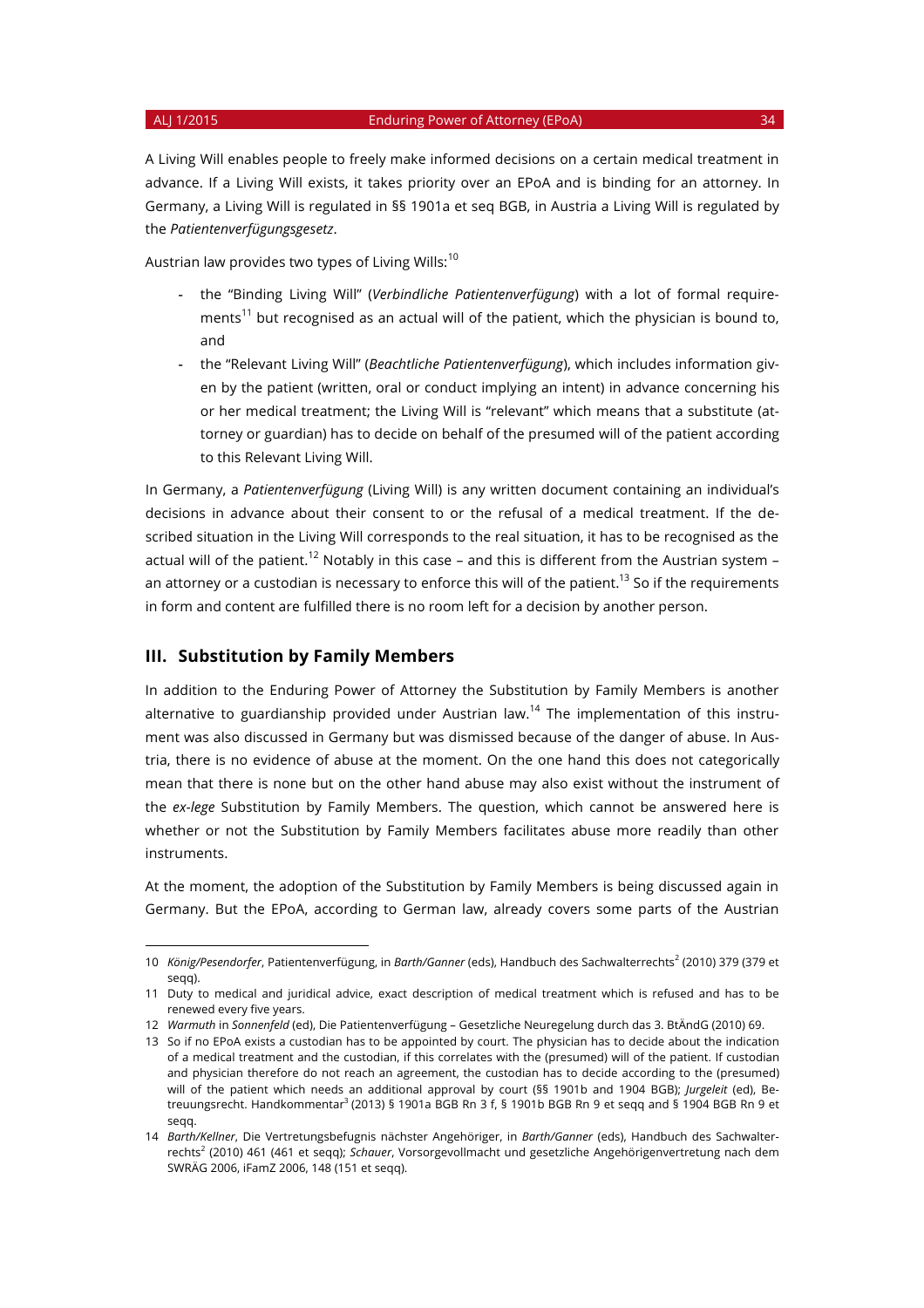Substitution by Family Members because of the less formal requirements. In most cases people expect to be substituted by family members if there is a need and therefore grant them a Power of Attorney through an oral agreement or by conduct implying intent. This is an EPoA according to German but not to Austrian law. As a side note, Switzerland also established the Substitution by Family Members in 2013.<sup>15</sup>

In Austria, The Substitution by Family Members was established in 2007 (§§ 284b–e ABGB) and allows specific people to substitute a person with mental disabilities in a restricted field of matters automatically when that person loses their decision-making capacity. It comes into effect without any judicial procedure (*ex lege*). Only registration in the Austrian Central Substitution Register (*Österreichisches Zentrales Vertretungsverzeichnis*) is obligatory.16 The registration requires a personal medical attendance report which confirms that the concerned person has lost his/her decision-making capacity.

People with representation power are typically parents, children over 18 years, the spouse and registered homosexual partner if she or he has been living in the same domestic household with her/his partner for at least three years. The power to represent is restricted to daily dealings,<sup>17</sup> contracts about nursing needs and "simple" medical treatment. Medical treatment entailing serious consequences is excluded.<sup>18</sup>

## **IV. Comparison of Guardianship and Enduring Power of Attorney**

There are both advantages and disadvantages in having an EPoA in comparison with guardianship or custodianship. In general, the EPoA respects the autonomy of persons to a larger extent because it works without intervention by the state or other people.

The main difference seems to be that with an EPoA the substitute (attorney) can be chosen freely while the guardian is normally appointed by a court. Although in reality, the guardian can also be chosen by the ward. The Sachwalter-Betreuungsverfügung (§ 279 para. 1 ABGB;<sup>19</sup> § 1897 para. 4  $BGB^{20}$ ) enables every person to name a guardian in advance. If this decision is made on the basis of sound decision-making capacity, the court is bound to the decision, if the chosen person is willing to take over the guardianship and if the appointment is not against the best interest of the ward. Hence the result here is very similar to that of an EPoA. Even if the person lacks decisionmaking capacity, the judge has to consider the wishes of the ward at the time. This means that the ward may propose a certain person as guardian at any time during the proceeding.

<sup>15</sup> *Häfeli*, Grundriss zum Erwachsenenschutzrecht (2013) 76 et seqq; *Boente*, Reform des Erwachsenenschutzes in der Schweiz, BtPrax 2013, 175; *Taban*, Das neue Schweizer Erwachsenenschutzrecht – Die wichtigsten Regelungen im Rechtsvergleich mit Österreich, iFamZ 2012, 80 (81 et seqq); *Wolf*, Erwachsenenschutz und Notariat, ZBGR 2010, 73.

<sup>16</sup> But the violation of this rule does not lead to any legal consequences because the law does not provide any. Hence the power to substitute will come into effect with or without registration; *Ganner*, Grundzüge des Altenund Behindertenrechts<sup>2</sup> (2014) 116.

<sup>17</sup> "Daily dealings" are such which are usual for the specific person with disabilities according to the own income and property; see *Barth/Kellner* in *Barth/Ganner* 474 et seqq.

<sup>18</sup> That is the case if important organs are concerned or if the treatments may cause physical or mental consequences for the patient for more than 24 days (= grievous bodily harm; § 84 StGB); *Barth/Dokalik*, Personensorge, in *Barth/Ganner* (eds), Handbuch des Sachwalterrechts<sup>2</sup> (2010) 147 (185 et segg).

<sup>19</sup> *Barth/Ganner* in *Barth/Ganner* 59 et seqq.

<sup>20</sup> *Jurgeleit* in *Jurgeleit*, Betreuungsrecht<sup>3</sup> § 1897 BGB, Rn 28 et seqq; *Lipp*, Die Betreuungsverfügung als Instrument privater Vorsorge, in *Sonnenfeld* (ed), Nichtalltägliche Fragen aus dem Alltag des Betreuungsrechtes (2006) 177.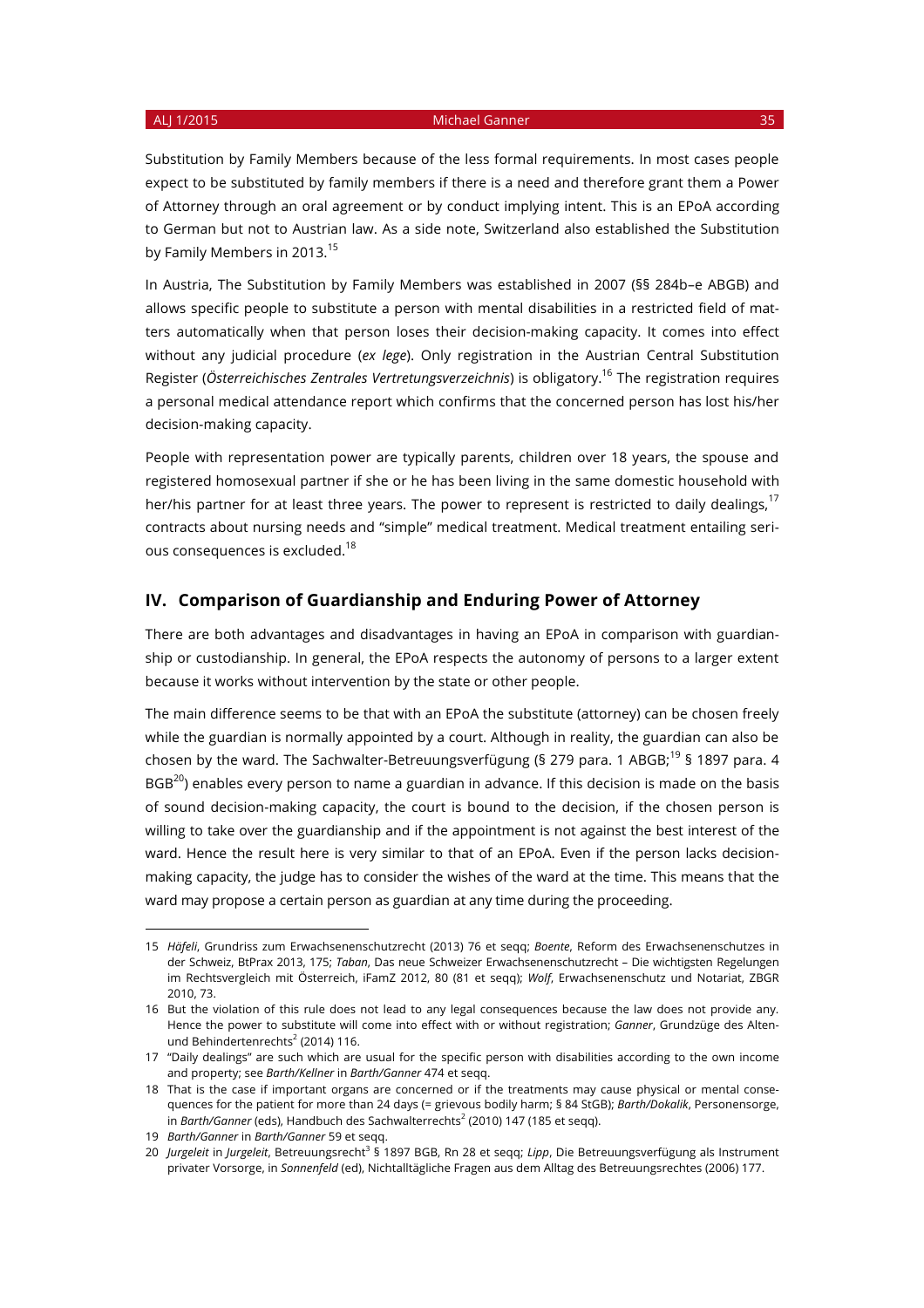A clear advantage of the EPoA is the opportunity to make certain decisions in advance, such as who will get the house or car if the principal has to move into a nursing home, which medical treatment should be conducted under specific circumstances etc. The choice to accept or refuse a certain medical treatment may also be the subject of a Living Will.<sup>21</sup>Hence this author would highly recommend combining an EPoA with a Living Will. The problem is that Living Wills are ignored in many cases (e.g. by physicians and/or family members), $^{22}$  can be diminished by appointing an attorney who has the mandate to enforce any decisions made in the Living Will.<sup>23</sup> This is explicitly the obligation of the custodian in Germany (§ 1901a para. 1 BGB), but also a duty of the guardian in Austria.

Last but not least, an attorney has more freedom than a guardian concerning decisions in important property matters. A guardian is especially limited when it comes to investing in companies (partially) owned by the ward because the guardian's only purpose is the best interest of the represented person. Therefore investments are bound to the life expectancy of the ward. Attorneys in contrast only have to follow the will of the principal, which can be expressed in the EPoA and can include financial investments in the interest of a company, partners and other persons (e.g. family).

A significant difference to guardianship, and ultimately a disadvantage of the EPoA, is that an attorney is not accountable by anyone. $^{24}$  In Austria, an attorney, unlike to a guardian, does not even need any additional authorisation from a court or an additional personal medical attendance report from a physician in order to make a decision about important medical treatments. In Germany, the attorney needs, like the custodian, judicial approval for important medical treatments or refusing them (§ 1904 BGB), for deprivations of liberty, compulsory treatments (§ 1906 BGB) and for several matters concerning property. However, if someone is concerned by this issue, she or he can appoint a supervisor for the attorney and/or provide the duty within the EPoA to get a second opinion if certain important matters have to be dealt with.<sup>25</sup> Moreover, if someone suspects an attorney of abuse he or she may go to court, where the matter has to be proven. If abuse has occurred, either the court or the guardian, who would have been appointed for the time being, may cancel the EPoA.

#### **V. Comparison of EPoA: Austria and Germany**

## **A. Legal Framework for Personal Matters**

 $\overline{a}$ 

In Austria and Germany Powers of Attorney concerning property and financial matters of the grantor have been in use since the 19th century. Both the ABGB and BGB provide the opportuni-

<sup>21</sup> This is true for German law, but in Austria the Patientenverfügungsgesetz (PatVG) only provides the opportunity to refuse a certain medical treatment. Everything else, such as the selection of a special medical treatment, cannot be part of a Living Will, but only of an EPoA; *König*, Allgemeines zur Patientenverfügung, in *Barth/Ganner* (eds), Handbuch des Sachwalterrechts<sup>2</sup> (2010) 380 (381); *Albrecht*, Vorsorgevollmacht und Patientenverfügung als Instrumente der vorsorgenden Rechtspflege, in *Löhnig/Schwab/Henrich/Gottwald/Kroppenberger* (eds), Vorsorgevollmacht und Erwachsenenschutz in Europa (2011) 45 (45 et seqq).

<sup>22</sup> E.g. OGH 9 Ob 68/11g *Zak 2012/762 (Kletecka) = ÖJZ 2012/116 (Rohrer) = iFamZ 2013/14 (Ganner) = ÖJZ EvBl 2013/60 (Rohrer) = RdM 2013/74 (Kopetzki) = JBl 2013, 106 = EF-Z 2013/3 (Bernat) = EF-Z 2013/22 = RZ 2013/2 = RZ 2013/EÜ 54.*

<sup>23</sup> *Löhnig*, Probleme der Vorsorgevollmacht nach deutschem Recht, in *Löhnig/Schwab/Henrich/Gottwald/Kroppenberger* (eds), Vorsorgevollmacht 15 (19).

<sup>24</sup> The guardian is checked by court regularly, in general every year. *Löhnig* in *Löhnig/Schwab/Henrich/Gottwald/ Kroppenberger* 24 et seqq.

<sup>25</sup> Ganner, Vorsorgevollmacht, in Barth/Ganner (eds), Handbuch des Sachwalterrechts<sup>2</sup> (2010) 345 (349, 365 et seq).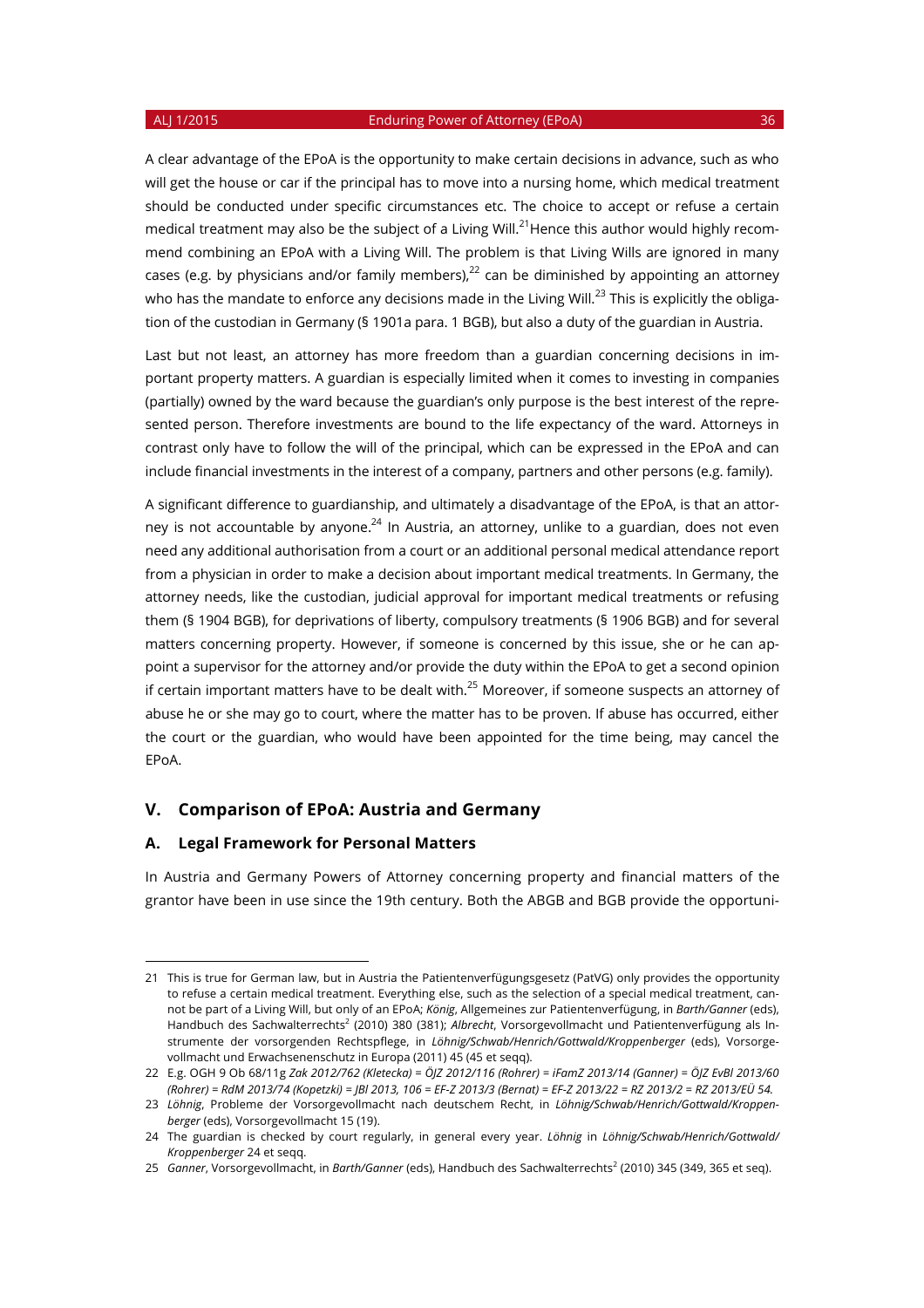ty to readily appoint an attorney. An oral authorisation or even conduct implying this intent is sufficient (§§ 1002 et seq ABGB, §§ 167 et seq BGB).

In the 1980's and 1990's EPoAs also became rather popular for personal matters such as which medical treatments to undertake and when as well as an instrument to organise all the important issues associated with old age and serious illness. $^{26}$  But it was not clear if all personal matters were covered by the legal provisions. That is why in 1999 Germany clarified its position and stated that the *Vorsorgevollmacht* could also cover medical treatment (§ 1904 BGB). Again in 2009, the legislator explicitly acknowledged the long established practice that the *Vorsorgevollmacht* in health care allows the attorney to consent to or to withhold life-sustaining medical treatment (§ 1901a BGB). Moreover, since 1999, the BGB provides that an attorney may be granted the power, under certain circumstances and with the permission of the custodianship court, to place the grantor in a closed institution and consent to measures depriving him of his liberty (§ 1906 BGB). Recently, in February 2013, an amendment (to § 1906 BGB) opened up the possibility to grant the power to consent to compulsory treatment, again under specific conditions and with the permission of the custodianship court.

In Austria, the main reason to make a legal amendment was to safeguard the interests of the grantor. At times, grantors of an attorney can control the attorney, give him or her directives and revoke his or her power at any time. However, the problem arises that EPoAs are used mainly in situations where the grantor is not able to do this because he has lost decision-making capacity with the passage of time, hence more formal requirements seemed to be necessary. The Enduring Power of Attorney (*Vorsorgevollmacht*) was therefore regulated in Austria by a special statutory provision in 2007 in the civil code.<sup>27</sup> While both regulations, the "normal" mandate as well as the EPoA, have to be applied concurrently, the regulation of the EPoA is a *lex specialis* to the normal mandate, so if the regulations conflict, those concerning the EPoA take priority.<sup>28</sup>

## **B. Coming into Effect and Scope**

There are some differences concerning how EPoAs come into effect. In Austria, EPoAs come into effect automatically with the loss of the decision-making ability.<sup>29</sup> That is what the law provides for in Austria (§ 284f para. 1 ABGB), however a different time or another condition can be determined by the principal. In Germany, EPoAs usually come into effect immediately. Only where personal matters such as health care, deprivation of liberty and compulsory treatment are concerned is the legal situation similar to Austria. These measures can only be ordered by the attorney if the grantor has lost his or her decision-making capacity.<sup>30</sup>

All matters that can be subject to guardianship, which are in general terms all financial and personal (health care, change of domicile etc.) matters of the principal, can also be subject to an EPoA. Only in strictly personal (*höchstpersönlichen*) matters, a substitution – even by an attorney – is

<sup>26</sup> *Wildeman*, Protecting Rights and Building Capacities: Challenges to Global Mental Health Policy in Light of the Convention on the Rights of Persons with Disabilities, Journal of Law, Medicine & Ethics 2013, 48.

<sup>27</sup> *Schauer*, Schwerpunkte des Sachwalterrechtsänderungsgesetzes (SWRÄG 2006). Teil 2, ÖJZ 2007, 217 (219 et segg).

<sup>28</sup> *Ganner* in *Barth/Ganner* 347.

<sup>29</sup> But the loss for a short temporary period is not enough; *Schwimann*, Neuregelung im Obsorge-, Kuratel- und Sachwalterrecht, EF-Z 2006, 68 (70).

<sup>30</sup> *Jurgeleit-Kieß*, Betreuungsrecht<sup>3</sup> § 1904 BGB Rn 28 et seqq and § 1906 BGB Rn 48.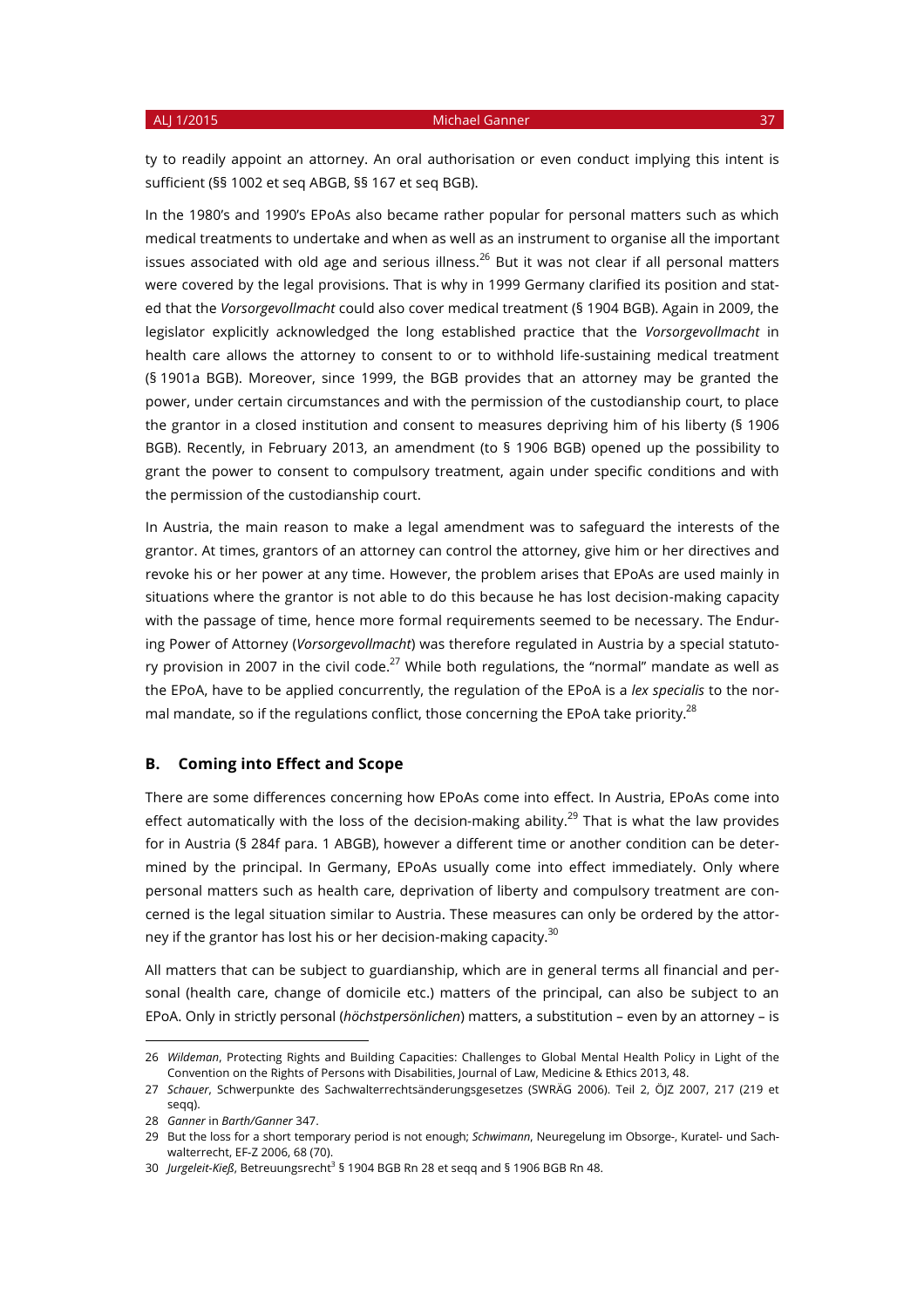banned by law.<sup>31</sup> These matters include the creation of wills, a Living Will, the execution of an EPoA, the right to vote and marriage.

In Austria, an attorney is not allowed to decide about the deprivation of liberty or compulsory treatments. This has to be decided under a public law regime by certain persons who are appointed by law.32

# **C. Requirements**

The execution of an EPoA is strictly personal, so substitution is not possible.<sup>33</sup> At the moment of the execution, the principal needs to be in possession of decision-making capacity.<sup>34</sup>

In Austria, all EPoAs have to be in writing and the scope must be described in detail (§ 284 et seq ABGB). Two forms are provided for by the law: (1) The *EPoA for simple matters*<sup>35</sup> that are not important in practice and the *EPoA for important matters*. It may only be established by a solicitor, notary or a court who have to inform the ward about both the consequences and possibility of cancellation. The act of informing has to be documented in the warrant of attorney. Important matters which make it obligatory to fulfil the formal requirements of the EPoA for important matters are: (1) Medical treatment with normally serious consequences; (2) the permanent change of domicile and (3) important property matters.

Whether the EPoA concerns simple or important matters, the selected attorney is not allowed to have a close relationship to the institution the person is living in (e.g. nursing home; § 284f para. 1 ABGB) and the attorney is not allowed to pass the mandate to another person for decisions on medical treatment or change of domicile.<sup>36</sup> As far as other matters are concerned, delegation is only possible if the principal did not prohibit this in the EPoA.

In Germany, only powers in personal matters must be granted explicitly and in writing (§ 1904 para. 2 and 5 as well as § 1906 para. 3, 4 and 5 BGB).<sup>37</sup> A general EPoA "for all affairs" or "all personal matters" will therefore not be sufficient, even if it is done in writing and signed by the grantor. The EPoA must specifically include medical treatment, compulsory treatment, or deprivation of liberty in its scope.<sup>38</sup>

### **D. Duties and Obligations of the Attorney**

<sup>31</sup> *Barth/Dokalik* in *Barth/Ganner* 163 et seqq; *Roglmeier/Lenz*, Die neue Patientenverfügung (2009) 45.

<sup>32</sup> If the person lives in a home for the elderly or for people with disabilities, the deprivation of liberty can be conducted there according to the Heimaufenthaltsgesetz (HeimAufG); *Strickmann*, Heimaufenthaltsrecht<sup>2</sup> (2012). All other measures of force (deprivation of liberty and compulsory treatment) have to be conducted in a psychiatric facility according to the Unterbringungsgesetz (UbG); *Kopetzki*, Grundriss des Unterbringungsrechts<sup>3</sup> (2012).

<sup>33</sup> ErlRV 1420 BlgNR 22. GP 28; *Schauer*, iFamZ 2006, 149.

<sup>34</sup> *Coeppicus*, Patientenverfügung, Vorsorgevollmacht und Sterbehilfe (2009) 120; *Bauer/Klie*, Patientenverfügungen/ Vorsorgevollmachten – richtig beraten?<sup>2</sup> (2005) 60 et seq; *Ganner* in *Barth/Ganner* 353.

<sup>35</sup> It can be compiled by being (1) written and signed by one's own hand, (2) written by someone else and signed by one's own hand and witnessed by three people who cannot be authorised, (3) written by someone else and notarised or (4) with a notarial deed (*Notariatsakt*); *Schauer*, iFamZ 2006, 149.

<sup>36</sup> The purpose of this regulation (§ 284h clause 3 ABGB) is to avoid misuse and to guarantee that important issues are decided by the person whom the grantor placed his confidence in.

<sup>37</sup> *Bauer/Klie*, Patientenverfügungen/Vorsorgevollmachten<sup>2</sup> 59 et seq.

<sup>38</sup> §§ 1904 and 1906 BGB; *Kieß* in *Jurgeleit*, Betreuungsrecht3 § 1904 BGB Rn 64 et seqq and § 1906 BGB Rn 74 et seqq.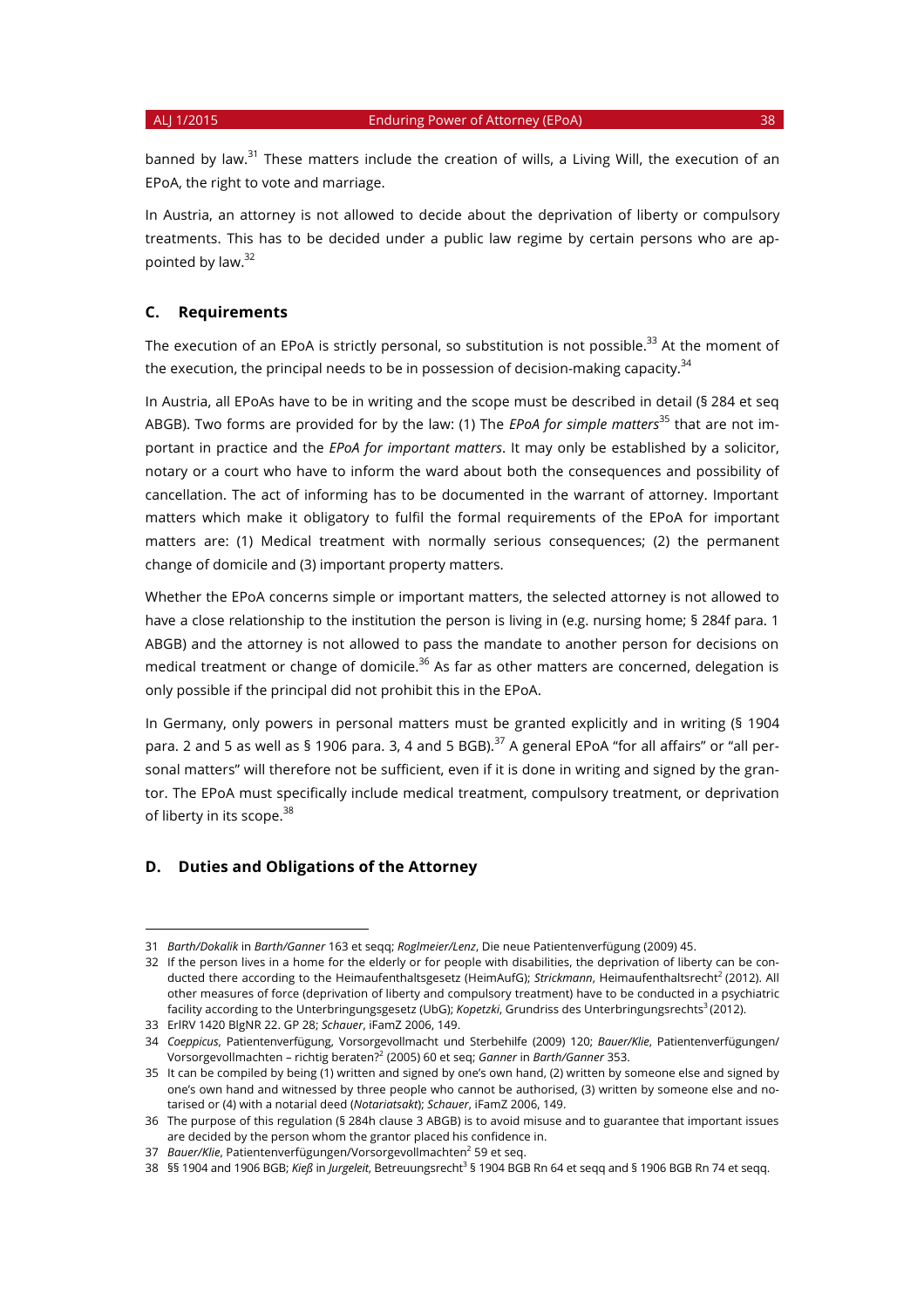There are no important differences between Austria and Germany as far as the duties and obligations of an attorney are concerned. An attorney primarily has to act according to the will of the principal as expressed in the mandate, which is normally non-remunerated. That means that the will expressed in the EPoA has to be carried out even if this is against the "objective best interest" of the principal. $39$  The will that the principal expresses after losing decision-making capacity also has to be taken into consideration, but the main determiner in these cases is the expressed will in the EPoA and if there is none, the best interest of the principal (*Wohl des Vollmachtgebers*). An attorney, like a guardian, has the obligation to perceive and fulfil the wishes of the principal and to protect him or her from harm (*Wunschermittlungspflicht*; § 284h para. 1 in conjunction with § 281 para. 1 and 2 ABGB; § 1901 para. 3 BGB). 40

### **E. Control**

Contrary to a guardian, an attorney is in general not subject to a court. In Germany an attorney sometimes needs, just as a guardian, judicial approval for certain measures. That is the case with

- deprivations of liberty,
- compulsory treatment (§ 1906 BGB),
- medical treatments (§ 1904 BGB), if the attorney and attending doctor do not agree about the will of the patient and if there is a reasonable danger that the medical treatment could cause the death or severely damage the health of the patient and
- several matters concerning property (§§ 1821f and 1907f).<sup>41</sup>

In Austria, an attorney never needs judicial approval. Only in cases of proven abuse can a court or guardian cancel the EPoA.

#### **F. Registration**

The coming into effect as well as the termination, revocation and cancellation of EPoAs can be registered in the Austrian Central Substitution Register (*Österreichisches Zentrales Vertretungsver*zeichnis: ÖZVV: § 140h *Notariatsordnung*).<sup>42</sup> This register is operated by the Austrian Notary Chamber (*Österreichische Notariatskammer*) and the registration is completely optional.

Although the registration of the coming into effect is only possible with a personal medical attendance report from a physician which declares that the principal has lost decision-making capacity, the registration is not a premise for the coming into effect of the EPoA.

The Austrian Central Substitution Register only shows the number of EPoAs currently registered. But as there is no legal obligation to register EPoAs, the actual number in Austria is unknown. Furthermore the Austrian Central Substitution Register does not provide information on how many of the registered EPoAs came into effect or how many are actually being used. This certainly means that many more EPoAs exist than are registered. A similar problem occurs regarding the Substitution by Family Members.

<sup>39</sup> ErlRV 1420 BlgNR 22. GP 29; *Ganner* in *Barth/Ganner* 369.

<sup>40</sup> *Albrecht* in *Löhnig/Schwab/Henrich/Gottwald/Kroppenberger* 47 et seq; *Barth/Ganner* in *Barth/Ganner* 92 et seqq; *Kieß* in *Jurgeleit*, Betreuungsrecht<sup>3</sup> § 1901 BGB Rn 34 et seqq, 39.

<sup>41</sup> BT-Drucks. 16/8442, 19.

<sup>42</sup> *Ganner* in *Barth/Ganner* 374.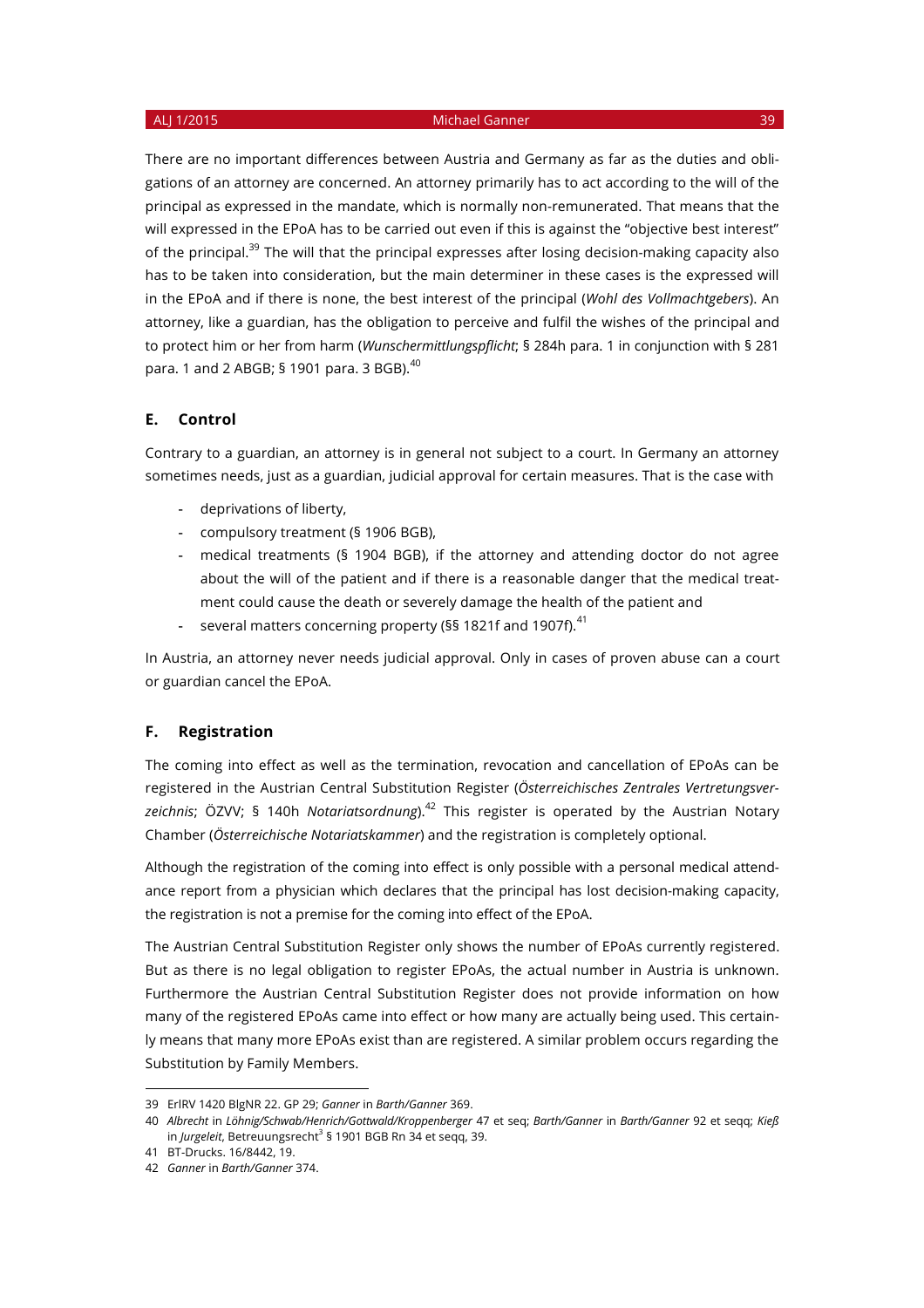At the end of 2013 some 36,302 EPoAs were registered in the ÖZVV, whilst in Germany the number is approximately 2.2 million.<sup>43</sup> Given that registration in Germany is also optional, one could reasonably expect the number of unregistered EPoA's to also be in the millions. Since 2005, there has been a Central Register for Advanced Instruments at the German Federal Chamber of Public Notaries on a statutory basis (§§ 78a–c *Bundesnotarordnung*).<sup>44</sup>

## **G. Registration**

Being in possession of clear decision-making ability is not necessary to revocate an EPoA in Austria.45 Rather, the capacity to simply build a natural will and to express that (*Äußerungsfähigkeit*) is sufficient for this to occur. This can lead to problems as this makes it relatively easy to revoke an EPoA, however once revoked the person without mental capacity is unable to renew the former EPoA. If an EPoA is revoked a normal mandate still exists, because the revocation of mandates according to §§ 1002 et seq ABGB requires decision-making capacity. But with a normal mandate an attorney is not able to make important decisions whereas usually a guardian has to be appointed.

By contrast, in Germany the revocation of an EPoA requires the same decision-making capacity as its execution.<sup>46</sup>

### **VI. Conclusion**

In general, there are very few specific differences in the regulations concerning EPoAs when comparing German and Austrian law. Both kinds of "Vorsorgevollmacht" are mainly designed with family members or other persons close to the grantor in mind. On the one hand, it is more difficult to execute an EPoA in Austria than in Germany because of the numerous formal requirements. On the other hand the high formal requirements in Austria lead to more autonomy for the attorney than is provided for in Germany (no judicial approvals even for important issues).

An EPoA is an important instrument which helps with the implementation of the CRPD into national law. As an instrument of self-determined substituted decision-making (the main purpose of the CRPD is the autonomous and therefore if necessary substituted decision-making) it is recognised as the best practice model to safeguard the autonomy of people suffering the deprivations of age and those with other disabilities. Many of the employed supported decision-making models, such as *Circle Networks* (New Zealand), *Microboards* (Canada),<sup>47</sup> *Personal Ombudsman* (Sweden), *Personal Assistance*, *Person of Trust* (Belgium and Austria)<sup>48</sup> and especially the *Representation*  Agreement (British Columbia, Canada)<sup>49</sup> work in a similar way or do not offer more autonomy

<sup>43</sup> Information of the *Österreichische Notariatskammer* and *Deinert*, Betreuungszahlen 2012, BtPrax 2013, 242 (the figure here is not current as the German data is from 30.9.2013)

<sup>44</sup> http://www.vorsorgeregister.de/ (31. 1. 2015).

<sup>45</sup> ErlRV 1420 BlgNR 22. GP 4; *Ganner* in *Barth/Ganner* 363.

<sup>46</sup> *Coeppicus*, Patientenverfügung 121, 133.

<sup>47</sup> Circle Networks and Microboards are counsel group made up of family members, friends, social workers and other supporters who give the person with disabilities the necessary information and help to assist the person to make a "reasonable" decision on his or her own.

<sup>48</sup> Personal Ombudsman, Personal Assistance and Person of Trust are usually individual persons who support the individual with disabilities and encourage him or her to make "reasonable" decisions on his or her own.

<sup>49</sup> The Representation Agreement is an EPoA with two modes: the "standard powers" and the "broader powers" (also called non-standard provisions). The "standards powers" come into effect without the legally effective consent of the grantor. Decision-making capacity is not necessary. Its scope is restricted to not very important mat-